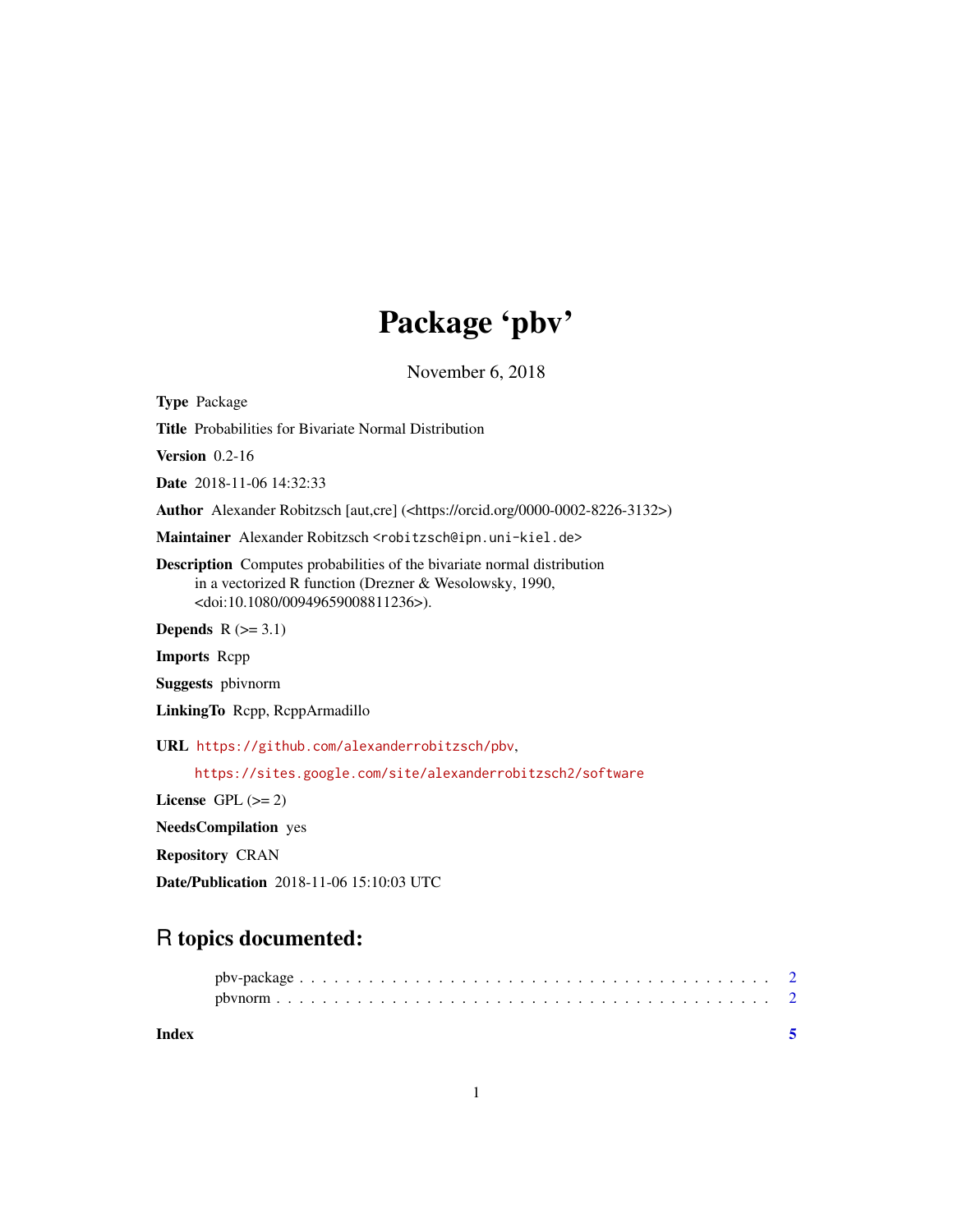<span id="page-1-0"></span>

#### Description

Computes probabilities of the bivariate normal distribution in a vectorized R function (Drezner & Wesolowsky, 1990, <doi:10.1080/00949659008811236>).

#### Author(s)

Alexander Robitzsch [aut,cre] (<https://orcid.org/0000-0002-8226-3132>) Maintainer: Alexander Robitzsch <robitzsch@ipn.uni-kiel.de>

#### References

Drezner, Z., & Wesolowsky, G. O. (1990). On the computation of the bivariate normal integral. *Journal of Statistical Computation and Simulation, 35*(1-2), 101-107.

pbvnorm *Probabilities for Bivariate Normal Distribution*

#### Description

The function pbvnorm computes probabilities  $\Phi_2(x, y, \rho)$  for the standardized bivariate normal distribution (Drezner & Wesolowsky, 1990; West, 2004).

The function dbvnorm computes the corresponding density  $\phi_2(x, y, \rho)$ .

#### Usage

pbvnorm(x, y, rho) dbvnorm(x, y, rho, log=FALSE)

#### Arguments

|     | Vector of first ordinate                                                 |
|-----|--------------------------------------------------------------------------|
|     | Vector of second ordinate                                                |
| rho | Vector of correlations                                                   |
| log | Logical indicating whether logarithm of the density should be calculated |

#### Value

Vector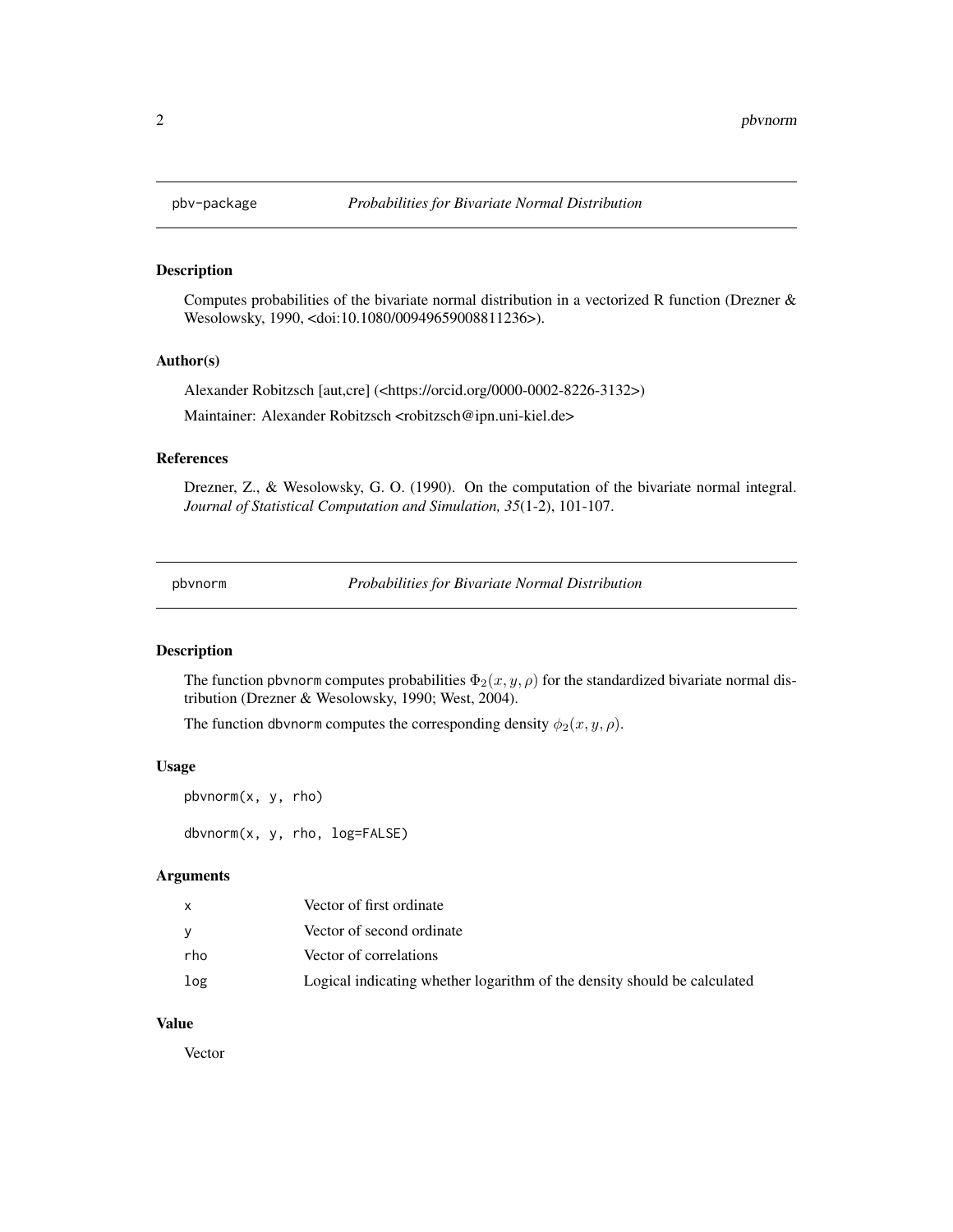#### <span id="page-2-0"></span>pbvnorm 3

#### Note

The pbv package can also be used to include **[Rcpp](https://CRAN.R-project.org/package=Rcpp)** functions for computing bivariate probabilities at the C++ level. Numeric and vector versions are

double pbv::pbv\_rcpp\_pbvnorm0( double h1, double hk, double r)

```
Rcpp::NumericVector pbv::pbv_rcpp_pbvnorm( Rcpp::NumericVector x,
Rcpp::NumericVector y, Rcpp::NumericVector rho)
```
#### References

Drezner, Z., & Wesolowsky, G. O. (1990). On the computation of the bivariate normal integral. *Journal of Statistical Computation and Simulation, 35*(1-2), 101-107.

Genz, A. (1992). Numerical computation of multivariate normal probabilities. *Journal of Computational and Graphical Statistics, 1*(2), 141-149.

West, G. (2005). Better approximations to cumulative normal functions. *Wilmott Magazine, 9*, 70-76.

#### See Also

See [pbivnorm::pbivnorm](#page-0-0) in the [pbivnorm](https://CRAN.R-project.org/package=pbivnorm) package and [mnormt](https://CRAN.R-project.org/package=mnormt)::biv.nt.prob in the mnormt package for alternative implementations (Genz, 1992).

#### Examples

```
#############################################################################
# EXAMPLE 1: Comparison with alternative implementations
#############################################################################
```

```
#*** simulate different values of ordinates and correlations
set.seed(9898)
N < -3000x \leftarrow stats:: runif(N, -3,3)
y \le - stats:: runif(N, -3,3)
rho <- stats::runif(N,-.95,.95)
```
#\*\*\* compute probabilities res1 <- pbv::pbvnorm(x=x,y=y,rho=rho)

```
#-- compare results with pbivnorm package
library(pbivnorm)
res2 <- pbivnorm::pbivnorm(x=x, y=y, rho=rho)
```

```
summary(abs(res1-res2))
```

```
#*** compute density values
log <- TRUE # logical indicating whether log density should be evaluated
res1 <- pbv::dbvnorm(x=x, y=y, rho=rho, log=log )
```
## Not run: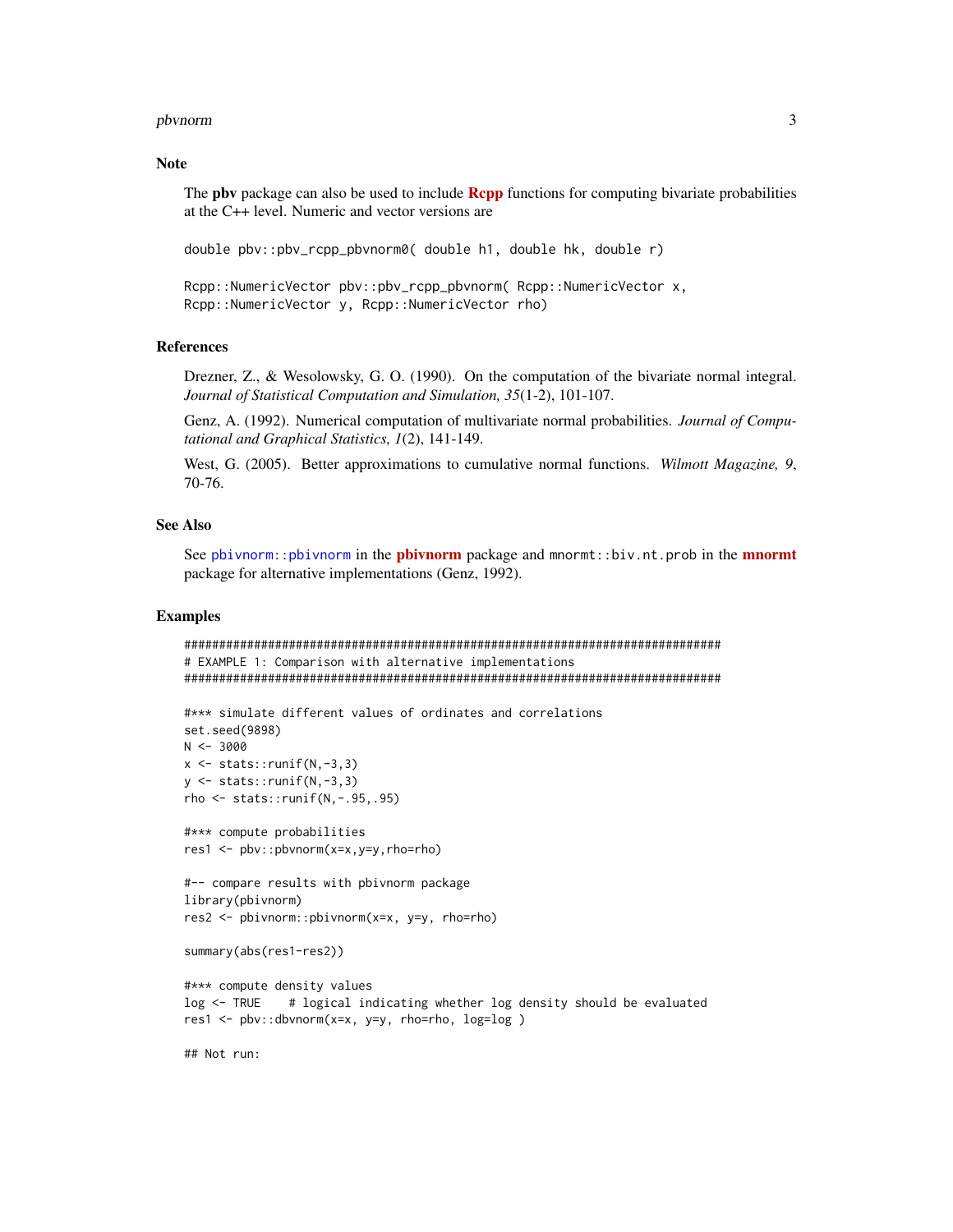#### 4 pbvnorm

```
#-- compare results with mvtnorm package
library(mvtnorm)
res2 <- rep(NA, N)
sigma <- diag(2)
for (ii in 1:N){
    sigma[1,2] <- sigma[2,1] <- rho[ii]
    res2[ii] <- mvtnorm::dmvnorm(x=c(x[ii],y[ii]), sigma=sigma, log=log)
}
summary(abs(res1-res2))
## End(Not run)
```